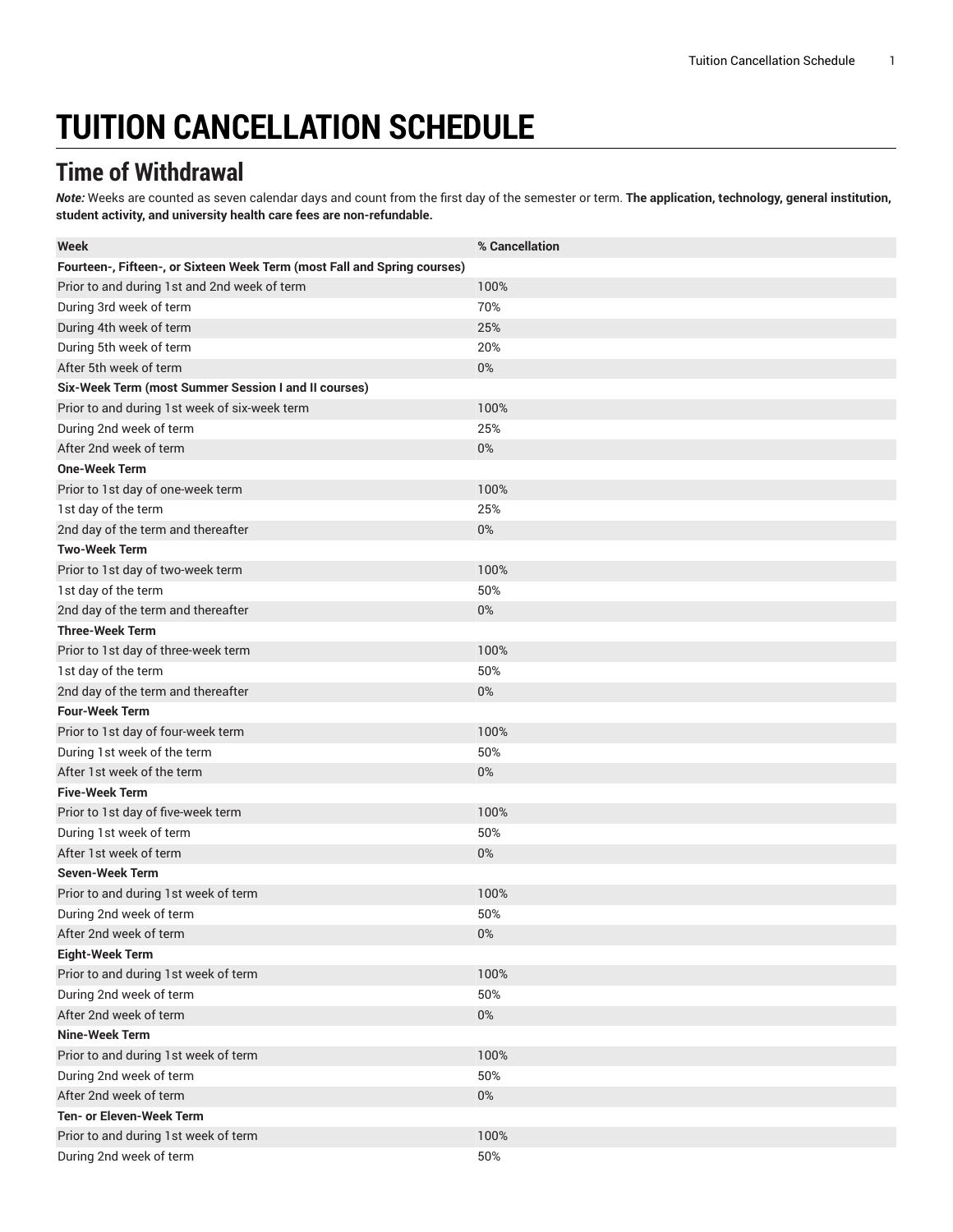| During 3rd week of term              | 20%   |
|--------------------------------------|-------|
| After 3rd week of term               | $0\%$ |
| <b>Twelve- or Thirteen-Week Term</b> |       |
| Prior to and during 1st week of term | 100%  |
| During 2nd week of term              | 70%   |
| During 3rd week of term              | 20%   |
| After 3rd week of term               | $0\%$ |
|                                      |       |

### **Cancellation Because of Serious Illness**

If a student withdraws from all his or her classes during the first half of the semester due to serious illness, a prorated cancellation of tuition and special course fees may be permitted, if a tuition appeal is submitted in accordance with policy. The policy is applicable to the student's personal illness only, and must be documented with an original copy of a physician's diagnosis and recommendation *and, if working, disability papers.* Any resulting credit balance may be refunded to the student. If the withdrawal takes place during the first 20 percent of the semester, a 100 percent tuition cancellation will be allowed, provided the resulting credit remains on account, to be used within a one-year period. If withdrawal takes place after the midpoint of the semester, a prorated cancellation will be permitted but any resulting credit must be held on account to be used within a one-year period.

**Note:** Students who are financial aid recipients and receive a cancellation due to medical reasons are subject to financial aid review and possible aid adjustment.

# **Cancellation Because of Business Transfer**

Students leaving the area during the first eight weeks of class because of a **permanent** business transfer may receive a prorated refund of all the semester's tuition and special course fees, provided they submit a tuition appeal in accordance with policy. Written substantiation from the employer must accompany the request for a refund. A change of employer, work responsibility, hours, or required business travel does not qualify as a business **transfer.**

**Note:** Students who are financial aid recipients and receive a cancellation due to a business transfer are subject to financial aid review and possible aid adjustment.

## **Cancellation Because of Military Service**

To comply with the new Department of Defense policy, Pace University will return any unearned TA funds on a prorate basis through at least the 60% portion of the period for which the funds were provided. TA funds are earned proportionally during an enrollment period, with unearned funds returned based upon when a student stops attending. These funds are returned to the military Service branch.

Cancellation because of Military Service: Any student required to discontinue attending classes because of induction into or activation in the U.S. military service (i.e. National Guard or Reserve activation or periods of Active Duty for Training) may be eligible for a complete refund of all tuition and fees, if orders to report for active duty are received within the first two weeks of class. Thereafter students may choose either a prorated refund or an application of full credit of tuition and fees to future enrollment. Once Student receives notice of call-up, they need to immediately inform their Professors, Advisors and Pace University's Veteran Services Office.

# **Financial Aid Refund and Repayment Policy**

When a student who is receiving financial aid withdraws from or drops classes for any reason, the resulting refund, credit, or cancellation of tuition, fees, dormitory charges, or meal plan charges must be credited first to the financial aid programs from which the student was receiving funds for that semester. The amount credited to each financial aid program is determined by the type of aid received, the number of credits the student had before and after the drop or withdrawal, the length of time the student was enrolled, and the amount of any adjustment to charges.

Please note that to officially withdraw from classes, a student must withdraw online at the Pace [Portal \(http://www.pace.edu/MyPace/\)](http://www.pace.edu/MyPace/) or file for withdrawal with the [Office of the Registrar](https://www.pace.edu/registrar/faq/#registration) (<https://www.pace.edu/registrar/faq/#registration>). Students should consult with their advisor.

# **Federal Financial Aid Recipients Who Withdraw From All Classes**

Federal Title IV financial aid includes: Federal Pell Grant, Federal Supplemental Educational Opportunity Grant (SEOG), Federal Perkins Loan, Federal Direct Stafford Loans, and Federal Direct PLUS Loans (Parent Loans for Undergraduate Students or Graduate PLUS loans). For students who withdraw from all classes for a semester, federal regulations require that the Financial Aid Office perform the Return to Title IV Funds calculation.

If the student has withdrawn within the first 60 percent of the semester, the student is considered to have "earned" the portion of disbursable Title IV funds equal to the ratio of the number of days the student was enrolled to the number of days in the semester. The calculation will require the return of all federal aid that exceeds the "earned" portion. The amount of aid returned to each program is dictated by the federal calculation.